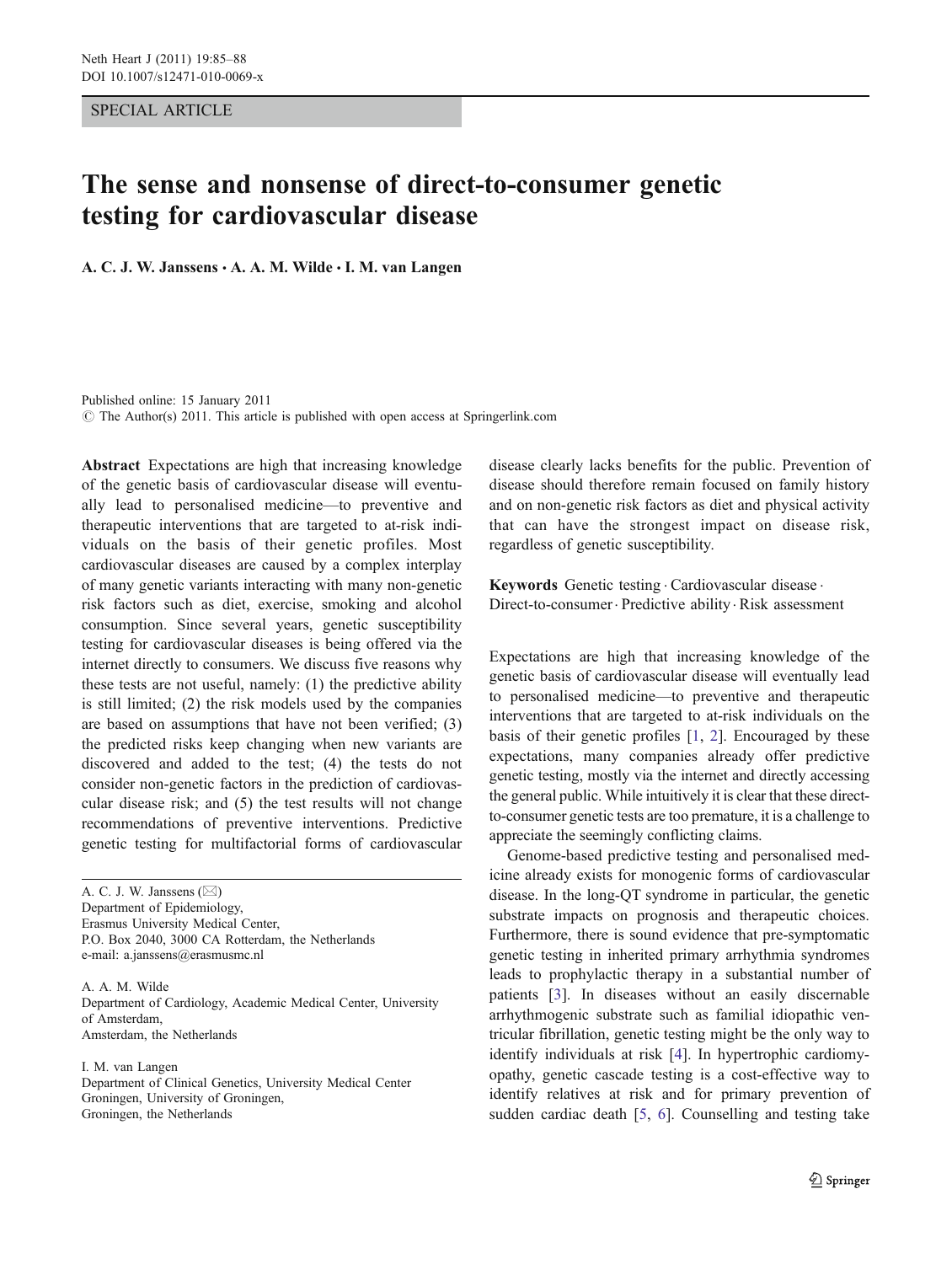place in a medical setting, in the Netherlands located at the multidisciplinary cardiogenetics outpatient clinics [\[7\]](#page-2-0). Finally, cascade testing for familial hypercholesterolaemia is currently part of the Dutch population screening programme [\[8](#page-2-0)].

Most cardiovascular diseases are not monogenic but caused by a complex interplay of many genetic variants interacting with many non-genetic risk factors such as diet, exercise, smoking and alcohol consumption. In these complex forms of disease, each genetic variant has only a marginal impact on disease risk, and therefore, genetic prediction needs to consider multiple variants simultaneously. Their effects are combined in risk models using similar approaches, as for example, the Framingham Risk Score [[9\]](#page-2-0). Empirical studies have demonstrated that the predictive ability of genetic risk models is still very modest [\[10](#page-3-0)–[13](#page-3-0)].

Despite the modest predictive ability, genetic susceptibility testing for cardiovascular diseases has been offered via the internet directly to consumers since several years. In the early days, companies were offering cardiogenomic or heart health tests, which covered a limited number of genetic variants on the basis of which lifestyle recommendations were decided. These recommendations were based on each variant separately and usually included recommendation of nutrition supplements that could be bought from the same companies. The scientific basis for these tests was very limited, predominantly because tested variants were not robustly associated with disease risk at all or had very low effect sizes [\[14](#page-3-0)]. Most of these companies are now out of business, likely because for the same price others are offering genome-wide scans that predict multiple diseases simultaneously. For example, deCODEme tests six types of cardiovascular diseases, including myocardial infarction, abdominal aortic aneurysm, atrial fibrillation, peripheral arterial disease, intracranial aneurysm and venous thromboembolism, in addition to about 45 other diseases and traits. While the early commercial tests were based on variants for which there was insufficient scientific basis [\[14](#page-3-0)], companies like deCODEme, 23andMe, Navigenics and Pathway Genomics have adopted high scientific standards for the selection of genetic variants. Nevertheless, there are still five reasons why also their tests are not useful for predicting cardiovascular diseases at this moment.

First, the predictive performance of genetic variants for complex diseases in general is limited because only a relatively small number of the common variants involved have been identified and their effect sizes are generally low [\[15](#page-3-0)]. When tests only include a small number of variants with small effect sizes, most tested individuals have predicted risks that are very close to average. This implies that the majority of individuals receive approximately the same predicted risk, which consumers never realise, certainly not before buying the test. While the use of genome-wide scans suggests that prediction is based on a

larger number of variants for each disease, this frequently is not the case. For example, deCODEme predicts abdominal aneurysm and peripheral artery disease on one genetic variant, atrial fibrillation on two, venous thrombosis and intracranial aneurysm on three and myocardial infarction on only seven variants and also 23andMe predicts myocardial infarction risk on the basis of one chromosome 9 variant alone (accessed 17 August 2010). It is clear that many more variants need to be identified to achieve appreciable predictive ability [[16\]](#page-3-0).

Second, the risk models used by the companies are based on assumptions that have not been verified. Companies do not obtain predicted risks from empirical studies, but rather calculate individual risks by multiplying a population average risk with the combined effects of the variants tested. More frequently than before, companies use ageand sex-specific average risks from epidemiological studies, but sometimes appropriate data are not available [[17\]](#page-3-0). In addition, the odds ratios used in the calculation are obtained from meta-analyses of case–controls studies, which may overestimate the effects that are found in unselected populations. And finally, the algorithms used to calculate individual risks assume that genetic variants inherit independently and that their combined effects follow from multiplying the individual effects. While this may be the best strategy to date, it almost guarantees inaccurate risk estimates.

Third, predicted risks keep changing when new variants are discovered and added to the test. For consumers, this may imply that they are at increased risk of disease at one moment and at decreased risk at the next, which is confusing when the test result should impact decisions about prevention or treatment. Updating type 2 diabetes risk from 1 to 18 variants, we showed that half of the population changed at least once from decreased to increased risk or vice versa [[18\]](#page-3-0). Thirty percent changed risk categories at least twice. Risks generally change when risk models are updated, but with the current speed of gene discoveries from genome-wide association studies, risk predictions may change too frequently to be of any practical utility.

Fourth, current commercial tests do not consider nongenetic factors in the prediction of cardiovascular disease risk. Several studies have shown that genetic risk models have substantially poorer predictive ability than conventional risk models based on clinical measures, lifestyle factors and family history and that genetic variants do not further improve prediction of disease beyond these risk factors [[10](#page-3-0)–[12,](#page-3-0) [19](#page-3-0)]. Recently, there has been substantial debate about the clinical utility of testing a variant in 9p21, a locus that has been consistently associated with cardiovascular conditions. Yet, also robustly associated variants do not necessarily improve prediction. The per-allele odds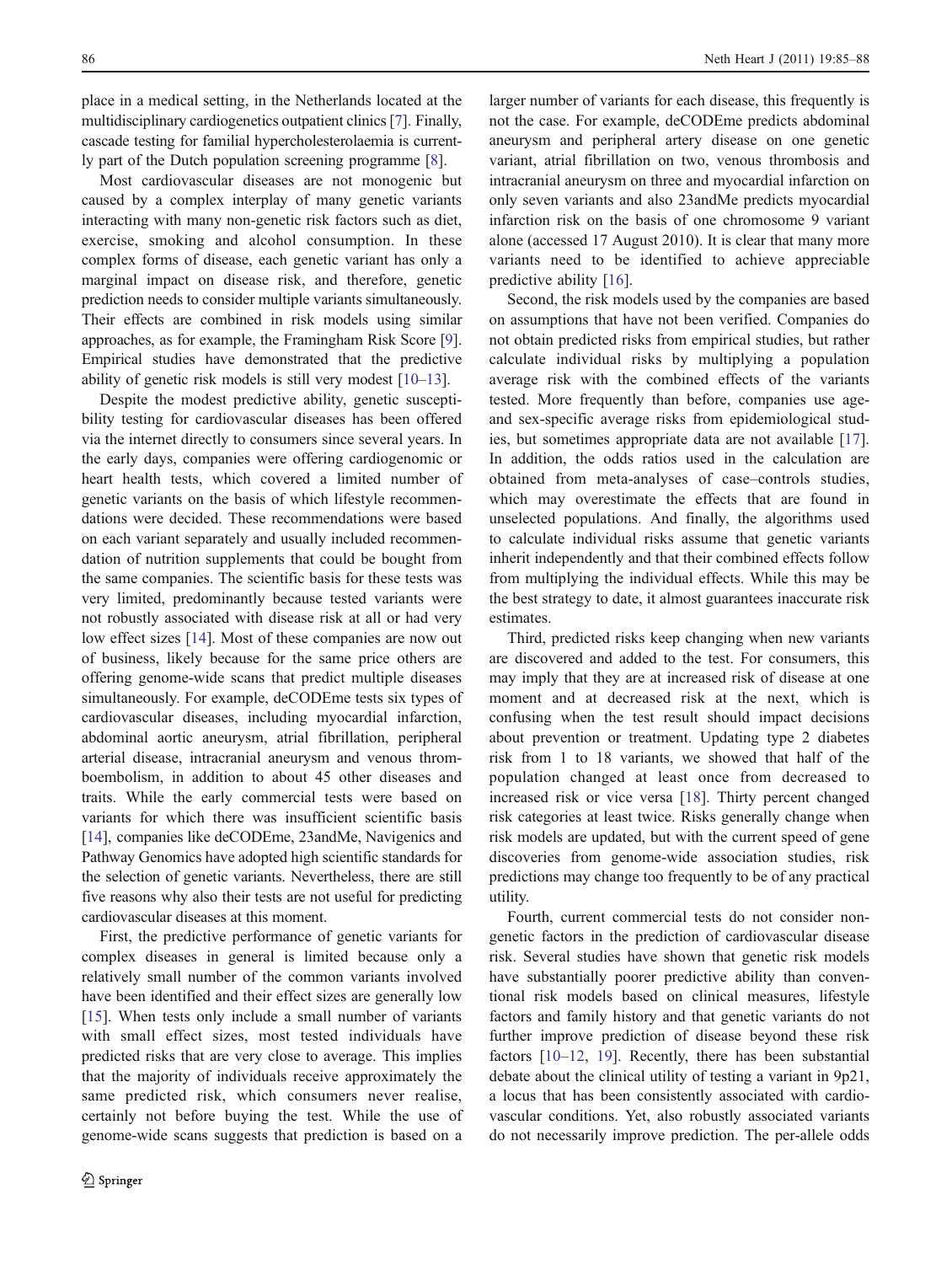<span id="page-2-0"></span>ratio of 9p21 rs10757278 for risk of myocardial infarction is 1.26 [[20\]](#page-3-0), not spectacularly higher than many other variants, and two prospective studies showed that this polymorphism, as expected, did not markedly improve prediction of cardiovascular disease beyond traditional nongenetic risk factors [\[21](#page-3-0), [22\]](#page-3-0).

And finally, the results of direct-to-consumer cardiovascular genetic tests will not change recommendations of preventive interventions. Many preventive strategies such as healthy diet, physical activity, no smoking and moderate alcohol consumption are recommended to everyone, irrespective of one's exact cardiovascular disease risk. Some individuals may need to change their diet because of a genetic predisposition to cardiovascular disease, others because of type 2 diabetes, osteoporosis or cancer. Claims that genetic testing may enhance motivation and empower prevention [\[23](#page-3-0)] are not substantiated by empirical evidence, and evidence is also lacking for the preventive prescription of medication, such as aspirins or statins.

When genetic tests are unable to usefully predict cardiovascular disease to date, should we be concerned about these commercial developments? On the one hand, yes, because at least it may unnecessarily increase the workload of health care professionals. A recent survey showed that half of the individuals who bought a commercial test and three quarters of those who would consider buying one did or would consult a physician for help interpreting the results [\[24](#page-3-0)]. Some physicians even encourage their patients to use these tests (which are costly and not reimbursed), sharing the expectations of consumers that results will guide treatment. On the other hand, there are no appropriate empirical studies that demonstrate that these tests also have adverse psychological consequences for consumers, also because consumers' experiences with the early commercial tests cannot be simply extrapolated to these genome-wide scans. It is not clear whether consumers can handle and appropriately interpret all risk information from genome-wide scans, and whether they understand the relative importance of genetic information in contrast to non-genetic risk factors, particularly those lifestyle factors that can be changed. It has been suggested that individuals who learn that they are at increased genetic risk of disease may adopt fatalistic beliefs, thinking that there is nothing that they can do to prevent disease because it is already 'in their genes' or that those who learn that they are at decreased risk feel reassured and believe that in terms of their lifestyle they can do what they like because they are genetically protected.

In conclusion, most genetic tests for complex cardiovascular disease have minimal predictive ability and no clear benefits for consumers. Also for the future, it is uncertain whether DNA testing for cardiovascular diseases will yield useful information to guide decisions about preventive or

therapeutic interventions [[25,](#page-3-0) [26\]](#page-3-0). There will likely be promising exceptions, also for complex diseases. For example, in pharmacogenomics, where genetic variants are investigated for their impact on the degree of efficacy or the toxicity of medications, genetic testing may become useful to personalise medication regimens and doses. Yet, if such applications do prove useful, these genetic tests will undoubtedly be offered through the medical clinics and be reimbursed.

We have provided five reasons cardiologists can use to explain to patients why the direct-to-consumer cardiovascular tests are not useful. This information may hopefully lead to more realistic expectations about the impact of genetic variants on disease risk and put the focus of attention back to family history and to the non-genetic risk factors, diet and physical activity, which can have the strongest impact on disease risk, regardless of genetic susceptibility. Counselling and testing for monogenetic cardiovascular diseases should remain in the medical setting and should only be provided by those professionals that are knowledgeable and experienced in this field.

Open Access This article is distributed under the terms of the Creative Commons Attribution Noncommercial License which permits any noncommercial use, distribution, and reproduction in any medium, provided the original author(s) and source are credited.

## References

- 1. Guttmacher AE, Collins FS. Realizing the promise of genomics in biomedical research. JAMA. 2005;294:1399–402.
- 2. Brand A, Brand H, Schulte In den Baumen T. The impact of genetics and genomics on public health. Eur J Hum Genet. 2008;16:5–13.
- 3. Hofman N, Tan HL, Alders M, et al. Active cascade screening in primary inherited arrhythmia syndromes: does it lead to prophylactic treatment? J Am Coll Cardiol. 2010;55:2570–6.
- 4. Alders M, Koopmann TT, Christiaans I, et al. Haplotype-sharing analysis implicates chromosome 7q36 harboring DPP6 in familial idiopathic ventricular fibrillation. Am J Hum Genet. 2009;84:468– 76.
- 5. Christiaans I, Birnie E, van Langen IM, et al. The yield of risk stratification for sudden cardiac death in hypertrophic cardiomyopathy myosin-binding protein C gene mutation carriers: focus on predictive screening. Eur Heart J. 2010;31:842–8.
- 6. Wordsworth S, Leal J, Blair E, et al. DNA testing for hypertrophic cardiomyopathy: a cost-effectiveness model. Eur Heart J. 2010;31:926–35.
- 7. Umans-Eckenhausen MA, Defesche JC, Sijbrands EJ, et al. Review of first 5 years of screening for familial hypercholesterolaemia in the Netherlands. Lancet. 2001;357:165–8.
- 8. van Langen IM, Hofman N, Tan HL, et al. Family and population strategies for screening and counselling of inherited cardiac arrhythmias. Ann Med. 2004;36 Suppl 1:116–24.
- 9. Wilson PW, D'Agostino RB, Levy D, et al. Prediction of coronary heart disease using risk factor categories. Circulation. 1998;97:1837–47.